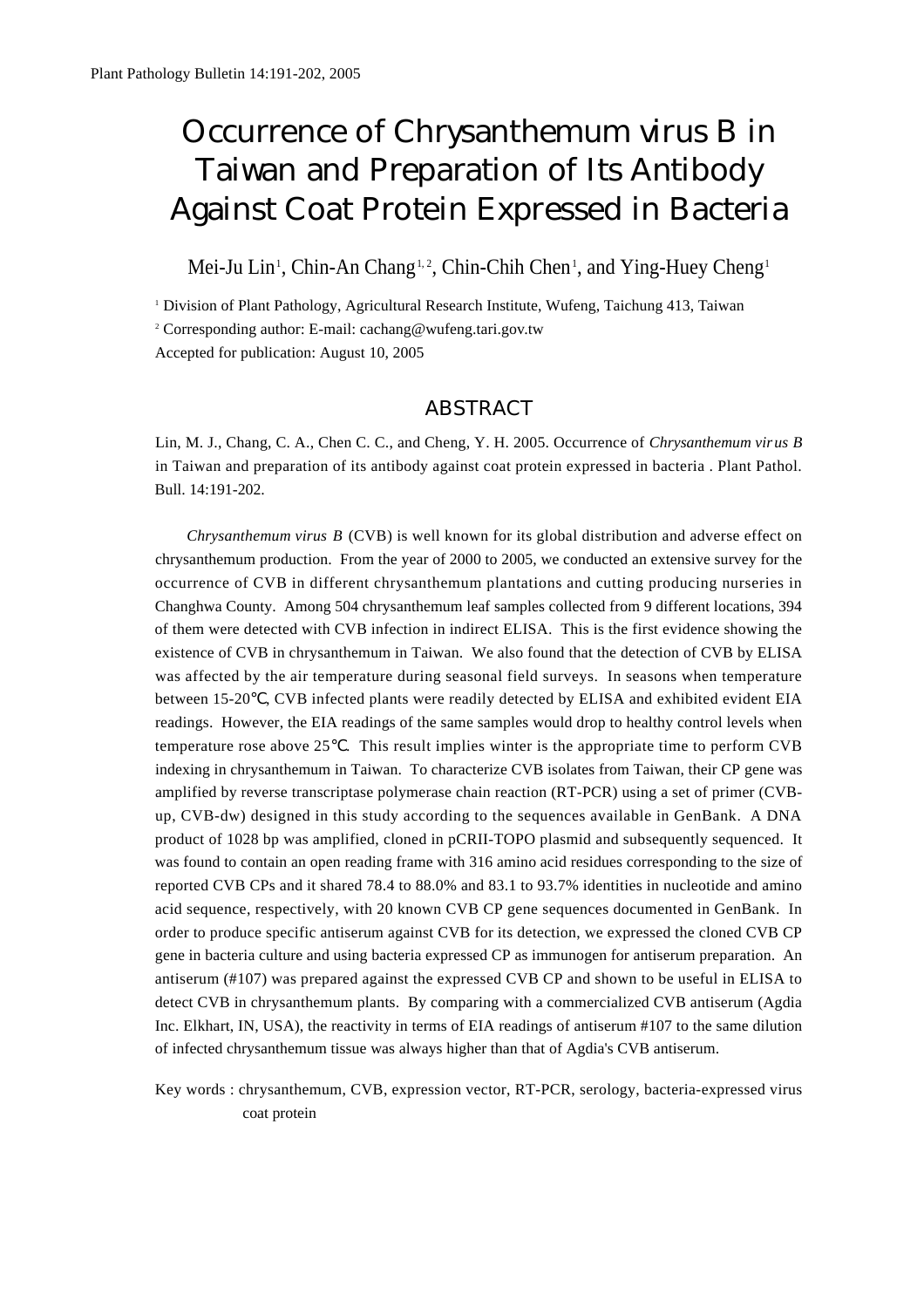# *INTRODUCTION*

Chrysanthemum is an important cut flower crop in Taiwan and many other countries worldwide. Except certain varieties selected for potted chrysanthemum are produced through seeds, most chrysanthemum cultivars for cut flower purpose are propagated by cuttings. Therefore, virus and viroid diseases may become a limiting factor for chrysanthemum production. The adverse effect will be worse for cultivars propagated vegetatively for many years. There are five viruses and two viroids reported to infect chrysanthemum<sup> $(10,11,15,18,20)$ </sup>. . Among them, *Chrysanthemum virus B*<sup>(1,2,3,14,16)</sup>, *Tomato aspermy virus*  $(TAV)^{(1,2,3,13,17,21)}$  and Chrysanthemum stunt viroid  $(CSVd)$  $(3,12,16)$  are considered to be the most widespread and economically important ones. In a previous report, we have found TAV distributed widely in many commercial chrysanthemum varieties in Taiwan. The occurrence of CVB, however, is not yet scientifically confirmed in chrysanthemum plantations in Taiwan. CVB belongs to the Genus, *Carlavirus*. It was first described by Noordam  $(1952)^{(22)}$  to infect *Chrysanthemum morifolium* from the Netherlands. The virus may induce a slight loss of flower quality, mild leaf mottling, vein clearing, mosaic or even severe necrosis symptoms on some sensitive cultivars. However, most commercial cultivars are usually infected by CVB without showing visible symptoms. In this study, we conducted an extensive field survey since 2000 to 2005 and confirmed that CVB was indeed widely spread in many commercial chrysanthemum varieties and different plantations as well as in cutting nurseries. The local isolates were molecularly characterized and compared with those known CVB strains in the literature. In this study, we prepared antiserum against our Taiwanese CVB strain using bacteria-expressed coat protein as immunogen. The reactivity of the antiserum was compared in ELISA with a commercialized antibody purchased from Agdia. Result showed that the antiserum to bacteria-expressed CVB CP was applicable in the routine indexing of CVB in chrysanthemum.

# *MATERIALS AND METHODS*

# *Field survey for the occurrence of CVB in chrysanthemum plantations*

From 2000 to 2005, we conducted nine field surveys for the occurrence of CVB in chrysanthemum plantations including some private cutting nurseries in Changhua County, the major chrysanthemum cut flower production area in Taiwan. Leaves and, if possible, a shoot fragment about 5-10 cm in length were taken from chrysanthemum plants and brought back to laboratory for indexing of CVB infection. Indirect ELISA as described previously $(4,7,8)$  and an antiserum against CVB purchased from Agdia Inc. (Elkhart, IN, USA) were routinely applied to determine the incidence of CVB in chrysanthemum plantations. However, since 2003 an antiserum prepared against bacteria-expressed CP of our local CVB strain was used to substitute the Agdia's CVB antiserum in the ELISA indexing of field surveys.

#### *Virus source and storage*

A chrysanthemum sample (CH3) bearing mild mottling symptoms on the leaves was collected from a chrysanthemum cutting nursery in Changhua County. The material reacted positively with Agdia's CVB antibody. Cutting of this sample was rooted in a pot with peat moss medium for later experiment. Leaves of the sample were cut into 1 cm square pieces, immersed in 50% glycerol and preserved in -20 freezer for long term storage of the virus isolate.

#### *Electron microscopy*

Field collected chrysanthemum samples detected serologically with CVB infection were further checked in a Hitachi electron microscopy for the existence of typical CVB virus particles. Leaf tissue was prepared by dipping method as described by Christie *et al* (1987)<sup>(10)</sup> followed by negatively stained with 5% uranyl acetate for observation.

## *RNA extraction and reverse transcriptionpolymerase chain reaction (RT-PCR)*

Total RNAs was routinely extracted from 0.1 g of virus-infected leaf tissue by the QIAamp total plant RNA mini kit (Qiagen, Hilden, Germary). The first strand of cDNA was synthesized by a cDNA synthesis kit (Strategene, La Jolla, CA) from a 3 μ*l* of total RNA as template with addition of a downstream CVB CP gene specific primer (CVB-dw: 5'-ATCTTCACAATGACATCCAT-3') designed based on CVB's CP gene sequence published by Levay and Zavirev (1991)<sup>(18)</sup>. Subsequently, another upstream primer (CVB-up: 5'-TAGGTTGTGGAGTGGTTACA-3') was added for PCR amplification of CP gene of CVB. PCR was performed in 50 μ*l* volume containing 2 μ*l* cDNA, 1 pmole of upstream and downstream primers and 0.5 U of ExTaq polymerase (Takara Shuzo Co., Shiga, Japan) with buffer system recommended by manufacturer  $(13)$ . Cycling conditions of PCR were optimized to an initial denaturation of 94 for 2 min followed by 30 cycles of 94

for 1 min, 52 for 1 min, and 72 for 2 min. An elongation step at 72 for 6 min was conducted during the last cycle. Amplified PCR product was analyzed by electrophoresis in a 1.2% agarose gel $^{(23)}$ .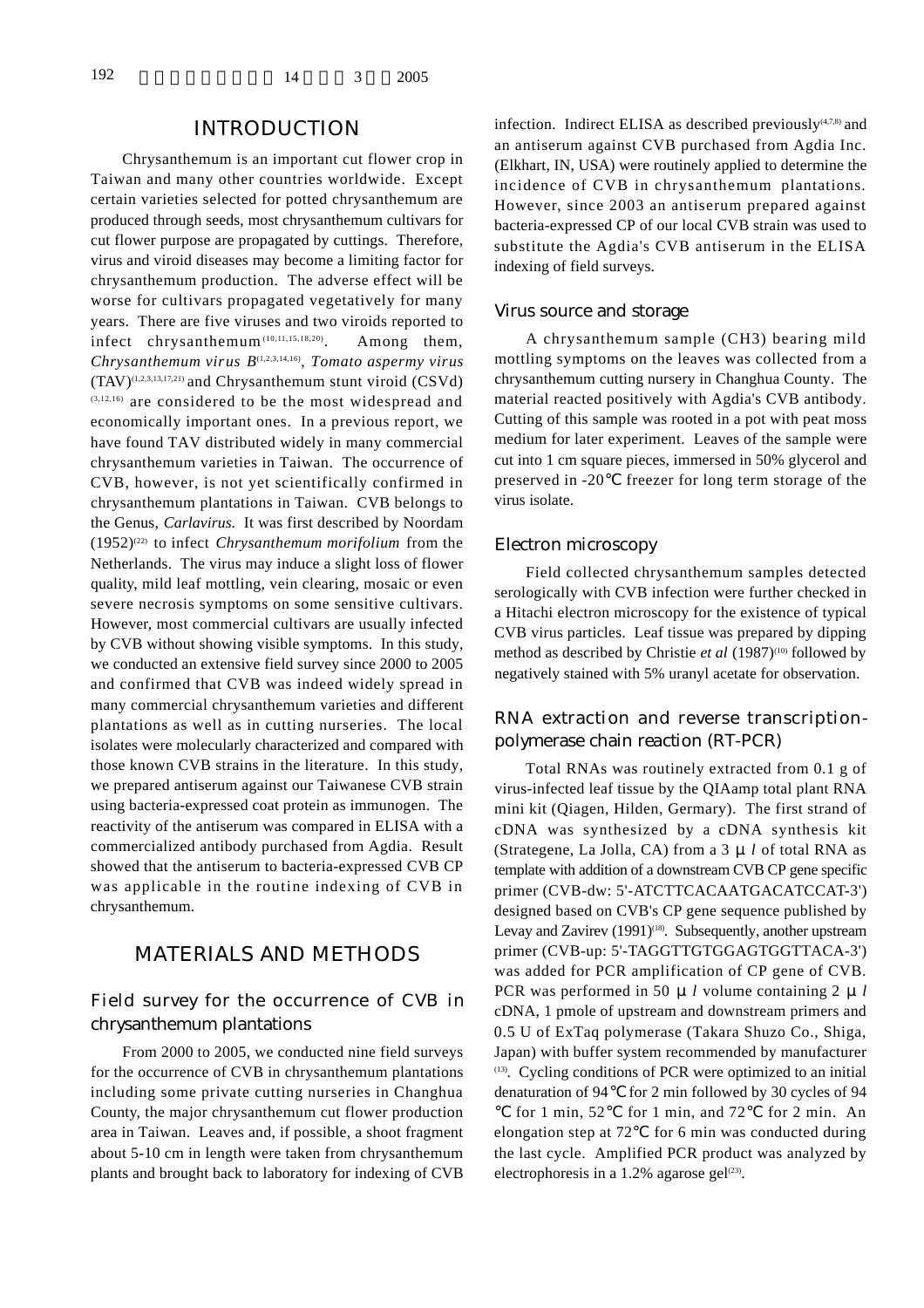PCR amplified DNA products were cloned into p CRII-TOPO vector (Invitrogen, Carlsbad, CA) according to manufacturer's instruction. Plasmid clones with expected size DNA inserts were screened and used for sequencing analyses $(23)$ . Sequencing of the target DNA insert was done by an automatic DNA sequencer (ABI PRISM 377, Perkin-Elmer, CA, USA) with the BigDye Terminator Cycle Sequencing Ready Reaction Kit (Perkin-Elmer Applied Biosystems, CA, USA). Sequence data was analyzed by ScanDNASIS program (Hitachi Software Engineering America, Ltd., California, USA).

## *Construction of bacteria plasmid expressing CVB CP*

Based on the sequence data obtained from the previous experiment, a primer pair was designed for sitespecific amplification of the complete CP gene of  $\text{CVB}^{\scriptscriptstyle{(3)}}$ . The restriction enzymes *NcoI* and *XhoI* digestion sites (underlined) were created at the 5'-end of the upstream (CVB-up1: 5'-AGTCACCATGGCTCCCAAA-3') and downstream (CVB-dw1: 5'- TCAGTCACTATATCTCGAGTGT -3') primer, respectively, to facilitate subsequent directional cloning of the CP gene into expression vector plasmid  $pET28b(+)$ (Novogen, Inc., Madison, WI, USA). Using pCRII-TOPO plasmid containing CVB CP gene insert as template, CVB CP gene with upstream and downstream cloning sites was amplified by the aforementioned primers (CVB-up1 and CVB-dw1). The amplified DNA fragment was digested with *NcoI* and *XhoI*, and ligated with a *NcoI-XhoI* cleaved  $pET28b(+)$ . The recombinant  $pET28b(+)$  vector was subsequently transformed into E. *coli* strain Rosetta(DE3) for protein expression. Bacterial clones containing recombinant pET DNA were identified by PCR using primer pair (T7 promoter/T7 terminator).

#### *Analysis of the bacteria-expressed CVB CP*

Bacteria clones identified to have CVB CP inserted pET28b(+) were grown overnight at 37 in M9 medium containing 50  $\mu$  g/ml kanamicin and 34  $\mu$  g/ml chloramphenicol. When optical density  $OD<sub>600</sub>$  of bacteria culture filtrate reached  $0.6-0.7$ , 1 mM of isopropyl -Dthiogalactopyranoside (IPTG) was added to the medium to induce protein expression. Four hours after IPTG induction, bacteria culture was subjected to centrifugation at 8000 rpm for 10 min. Bacteria cells were resuspended in TE buffer (10 mM Tris-HCl, pH8.0, 0.5mM EDTA) and frozen at -20 overnight. After thawing, the bacteria cells were further disrupted by a VCX 600 sonicator (Sonics & Materials Inc., CT, USA) followed by centrifugation at 3000 rpm for 10 min to remove cell debris. Supernatants were treated with an equal volume of protein denaturing solution (0.25 M Tris-HCl, pH 6.8, containing  $2\%$  (w/v) of SDS,  $4\%$  (v/v) of 2mercaptoethanol and 10 %  $(w/v)$  of sucrose) and heated in boiling water bath for 3 min. The sample was then analyzed in SDS-polyacrylamide gel electrophoresis  $(SDS-PAGE)^{(21)}$ . Size and expression level of viral CP was identified by western blotting analysis using Agdia's CVB antiserum.

#### *Purification of bacteria-expressed viral CP*

A bacteria clone with satisfactory CP expression ability was selected and grown in a 1000 ml flask of M9 medium containing 50 μ g/ml kanamicin and 34 μ g/ml chloramphenicol. Protein expression was induced and processed similarly as aforementioned procedure. Bacteria expressed CP was further purified by a preparative SDS-PAGE protocol as described previously<sup>(8, 9, 21)</sup>. Purified protein was adjusted to a concentration of  $1.0$  OD $_{\tiny 280}$  per ml for immunological studies<sup>(8)</sup>.

#### *Antiserum preparation and serological test*

Antiserum against bacteria-expressed CVB CP was prepared by immunizing New Zealand white rabbit intramuscularly. The immunization protocol was the same as those described previously $(4, 8)$ . Indirect ELISA as described in previous paper<sup> $(4, 7, 8)$ </sup> was carried out to determine the reactivity of the prepared antiserum and compared with Agdia's commercialized CVB antibodies.

## *R E S U L T S*

#### *Survey for the occurrence of CVB in Taiwan*

From the year of 2000 to 2005, we totally surveyed 9 different locations of chrysanthemum plantations including some private cutting nurseries in Changhua County (Table 1). A total of 504 chrysanthemum plants were collected and indexed by indirect ELISA. The results showed 394 of the collected samples were positively reacted with CVB antiserum. Among the infected chrysanthemum plants, most of them were major commercial cut flower varieties such as Huang-Xiu-Fang; some of them were from various varieties in germplasm collection of private nurseries and some were from the mother plants for producing commercial cuttings.

#### *Symptomatology and electron microscopy*

Of the 394 plants reacted with CVB antiserum, most of them were symptomless (Fig. 1A) while only a small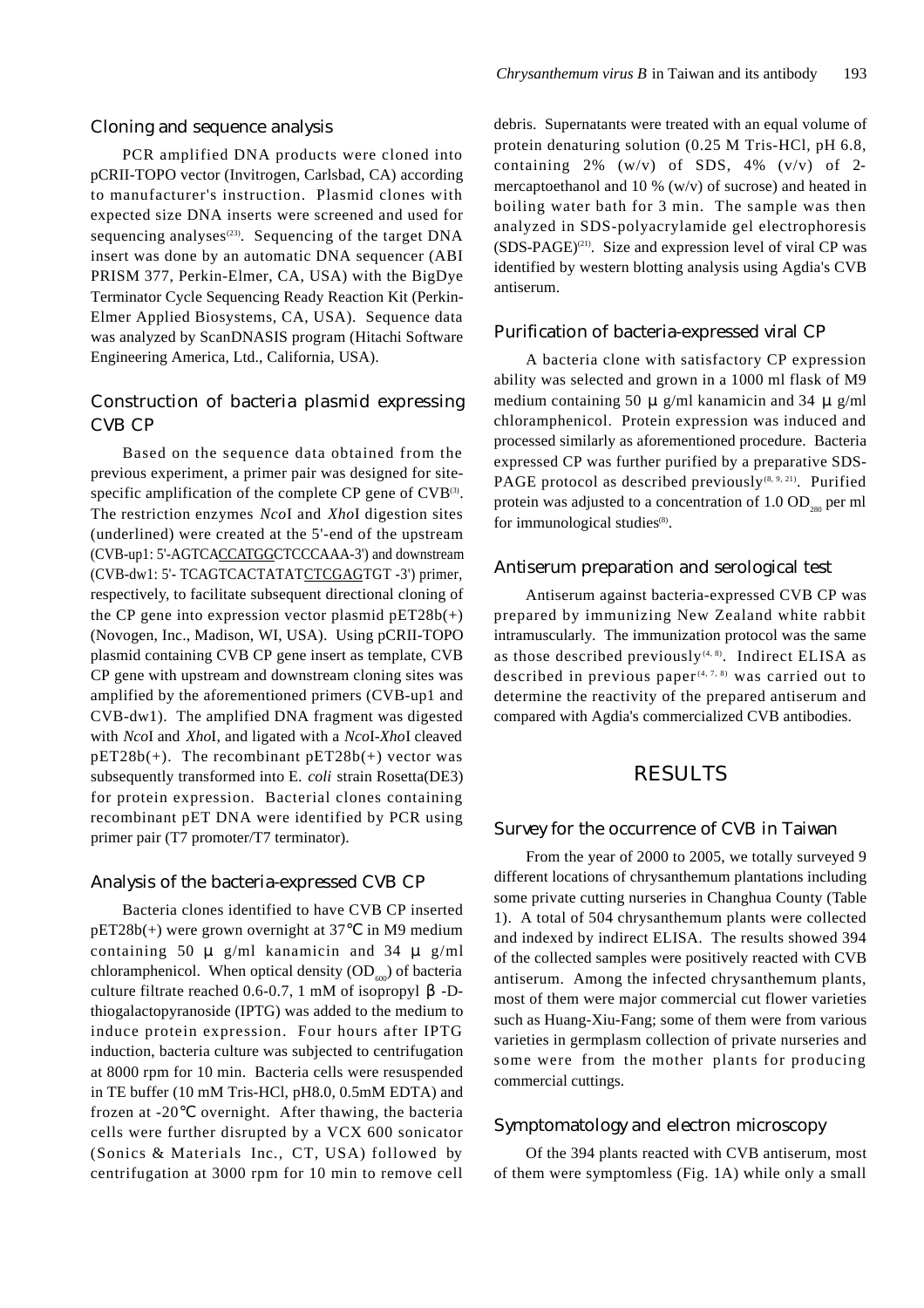| Location | Date        | Number of samples | No. of sample         | Average                                |  |  |
|----------|-------------|-------------------|-----------------------|----------------------------------------|--|--|
|          | (Yr/M)      | collected         | detected <sup>1</sup> | EIA readings <sup><math>2</math></sup> |  |  |
| A        | $2000$ /Jan | 90                | 90                    | 1.207                                  |  |  |
| B        | 2001/Dec    | 88                | 87                    | 1.184                                  |  |  |
| C        | 2002/Jan    | 51                | 28                    | 0.836                                  |  |  |
| D        | 2002/Jan    | 45                | 42                    | 1.517                                  |  |  |
| E        | 2002/Jun    | 20                | 19                    | 0.355                                  |  |  |
| F        | 2003/Jul    | 34                | 21                    | 0.430                                  |  |  |
| G        | 2003/May    | 77                | 9                     | 1.731                                  |  |  |
| H        | 2003/Nov    | 81                | 78                    | 0.789                                  |  |  |
|          | 2005/Jan    | 18                | 17                    | 2.189                                  |  |  |
| Total    |             | 504               | 394                   |                                        |  |  |

Table 1. Survey for the occurrence of *Chrysanthemum virus B* (CVB) on nine locations of chrysanthemum cut flower plantations and cutting nurseries at Changhwa County during 2000 to 2005.

<sup>1</sup> Field collected samples were indexed in indirect ELISA by the use of CVB antiserum purchased from Agdia Inc. (Elkhart, IN, USA). Antigen coating type of indirect ELISA as previously described was conducted. Routinely 0.1 g of leaf tissue randomly taken from each field collected chrysanthemum plant was grinded in 3 ml of coating buffer (30x of dilution) for indexing in indirect ELISA. A virus free control chrysanthemum plant kindly provided by Taiwan flower Co. was used as healthy control. Absorbance readings of test samples higher than two times of healthy control chrysanthemum readings are considered to be positive reaction.

<sup>2</sup> Figure represent the average value of EIA readings obtained from of the infected samples. All EIA readings  $(A_{405nm})$  are taken 40 min after the addition of enzyme substrate solution.

percentage of plants exhibiting mild mottling symptoms on their leaves (Fig. 1B). Based on our observation, the percentage of plants bearing visible symptoms was higher during winter season than that in mid summer time, and EIA readings obtained from the symptomatic plants were always higher than those from symptomless ones. To confirm the infection of CVB in plants detected by Agdia's antiserum, we chose some plants and examined in electron microscopy. Consistently, flexuous rod shaped virus particles about 680 nm in length, typical of carlaviruses, were observed in negatively stained chrysanthemum samples (data not shown).

# *Seasonal variation on the ELISA indexing of C V B*

During the field surveys, we found some CVBinfected chrysanthemum plants showed very high EIA readings when they were ELISA indexed in winter. However, EIA readings of the same plants dropped to levels near those of healthy control plants in summer times. To study in detail about the seasonal effect on the



Fig. 1. Photographs showing (A) symptomless chrysanthemum plants determined by ELISA to be infected by *Chrysanthemum virus* B (CVB); (B) CVB-induced mild mottling symptoms on chrysanthemum leaves observed during winter months.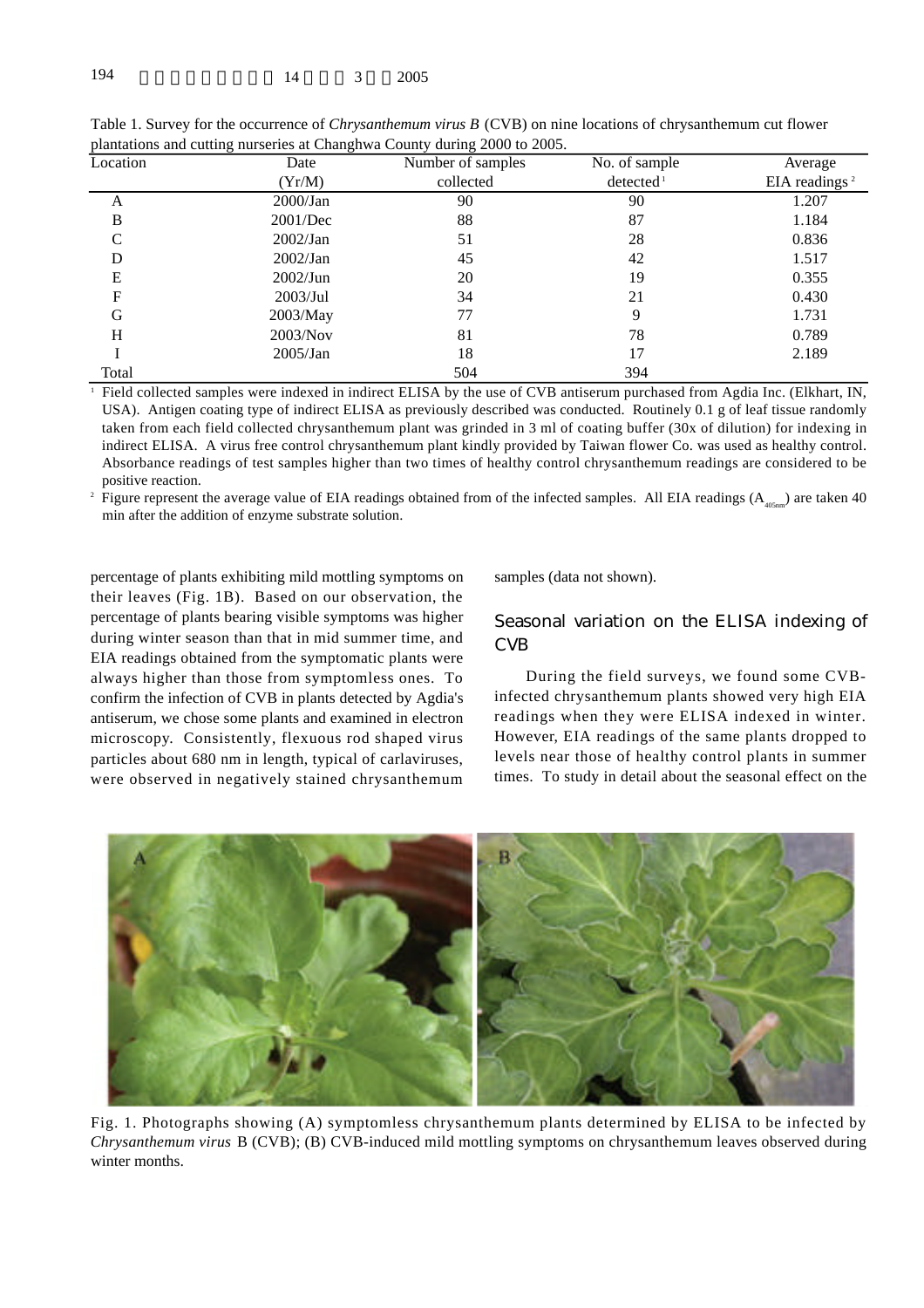indexing result of CVB, we conducted a series of indirect ELISA indexing by the use of Agdia's CVB antiserum on three selected CVB infected chrysanthemum plants. The result is shown in Fig. 2. From January of 2000 to December of 2001, a total of eight indexing experiments were carried out. Monthly average air temperature of each indexing date was recorded for evaluation. The results confirmed that EIA readings of all three test plants collected at temperatures between 15-20 were always higher than those collected at temperatures above 25. All three plants responded consistently to temperature change from summer to winter by resulting higher EIA readings. Similarly, when temperature rose again in next summer EIA readings of all three plants dropped again.

## *Cloning and sequencing of the CP gene of CVB*

A 1028 bp DNA product was consistently amplified from total RNAs extracted from chrysanthemum samples positively reacted with CVB antiserum by the use of CVBspecific primer set (CVB-up/CVB-dw) (Fig. 3). After cloning and sequencing, this DNA fragment was found to have an open reading frame with 316 amino acid residues corresponding to the size of reported CVB CP (Fig. 4). Comparing with 20 reported CVB CP gene sequences, it shared 78.4 to 88.0% and 83.1 to 93.7% in the identities of nucleotide and deduced amino acid sequence, respectively ( Table 2). This result indicates the 1028 bp sequence amplified from chrysanthemum is indeed originated from a



Fig. 2. Fluctuation of EIA readings of three *Chrysanthemum virus B* (CVB) infected-chrysanthemum plants as indexed by indirect ELISA in 8 different months from the year of 2000 to 2001 (A) in relation to the corresponding average air temperature (B). EIA readings obtained from three different CVB-infected chrysanthemum plants (CVB-1, -2 and -3) and healthy control plant are shown by different lines. Antigen coating type of indirect ELISA as previously described was conducted by the use of an antiserum against CVB purchased from Agdia Inc. (Elkhart, IN, USA). Routinely 0.1 g of leaf tissue randomly taken from each chrysanthemum plant was grinded in 3 ml of coating buffer (30x of dilution) for indexing in indirect ELISA. All EIA readings  $(A_{_{405nm}})$  were taken 40 min after the addition of enzyme substrate solution.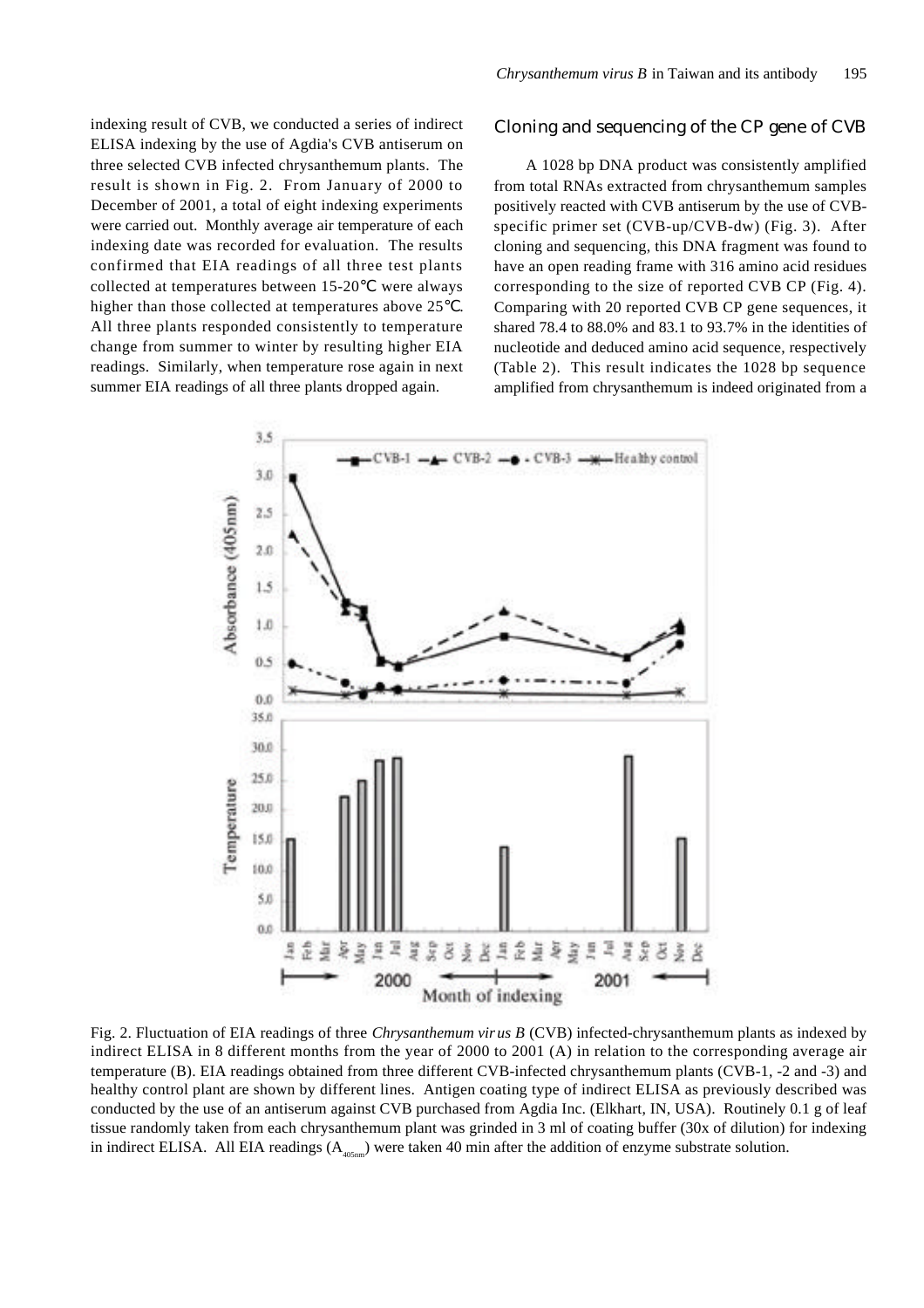

Fig. 3. Amplification of *Chrysanthemum virus B* (CVB) coat protein (CP) gene by reverse transcriptase-polymerase chain reaction (RT-PCR). A 1028 bp DNA product was amplified from field collected chrysanthemum specimen using primer set (CVB-up/CVB-dw) by RT-PCR (lane 1). The product was cloned into pCR II-TOPO plasmid which was subsequently used as template for PCR amplification of CVB CP gene by the use of primer set (CVB-up1/CVB-dw1). A 968 bp product was thus obtained (lane 2). Lane H is the RT-PCR amplification from healthy chrysanthemum using CVB-up/CVB-dw primers. Lane M is 100 bp DNA ladder markers.

| $\circ$<br>Accession numbers of reported CVB CP | Percent identity <sup>1</sup> |      |  |
|-------------------------------------------------|-------------------------------|------|--|
|                                                 | nt                            | aa   |  |
| S60150                                          | 83.1                          | 92.1 |  |
| AJ812569                                        | 85.3                          | 93.0 |  |
| AJ748853                                        | 81.2                          | 91.5 |  |
| AJ748852                                        | 81.5                          | 91.0 |  |
| AJ629843                                        | 81.4                          | 88.3 |  |
| AJ621815                                        | 79.6                          | 90.2 |  |
| AJ621814                                        | 82.9                          | 92.1 |  |
| AJ619744                                        | 81.1                          | 91.1 |  |
| AJ619743                                        | 81.3                          | 90.7 |  |
| AJ619742                                        | 81.5                          | 90.5 |  |
| AJ585514                                        | 87.4                          | 93.4 |  |
| AJ585240                                        | 82.4                          | 91.5 |  |
| AJ585051                                        | 83.1                          | 88.2 |  |
| CVI581993                                       | 88.0                          | 93.7 |  |
| CVI580956                                       | 81.3                          | 92.4 |  |
| CVI580955                                       | 78.4                          | 80.2 |  |
| CVI580954                                       | 80.7                          | 91.1 |  |
| CVI580931                                       | 81.9                          | 91.8 |  |
| CVI580930                                       | 80.9                          | 90.2 |  |
| CVI564858                                       | 82.0                          | 92.1 |  |
| AJ812733                                        | 79.4                          | 83.1 |  |

Table 2. Percent identities of the nucleotide and amino acid sequence of the coat protein (CP) gene of *Chrysanthemum virus B* (CVB) to those of reported CVB CP gene sequences in GenBank

<sup>1</sup> Percent identities of the respective nucleotide and amino acid sequences were analyzed by the ScanDNASIS programs (Hitachi Software Engineering America, Ltd., California, USA).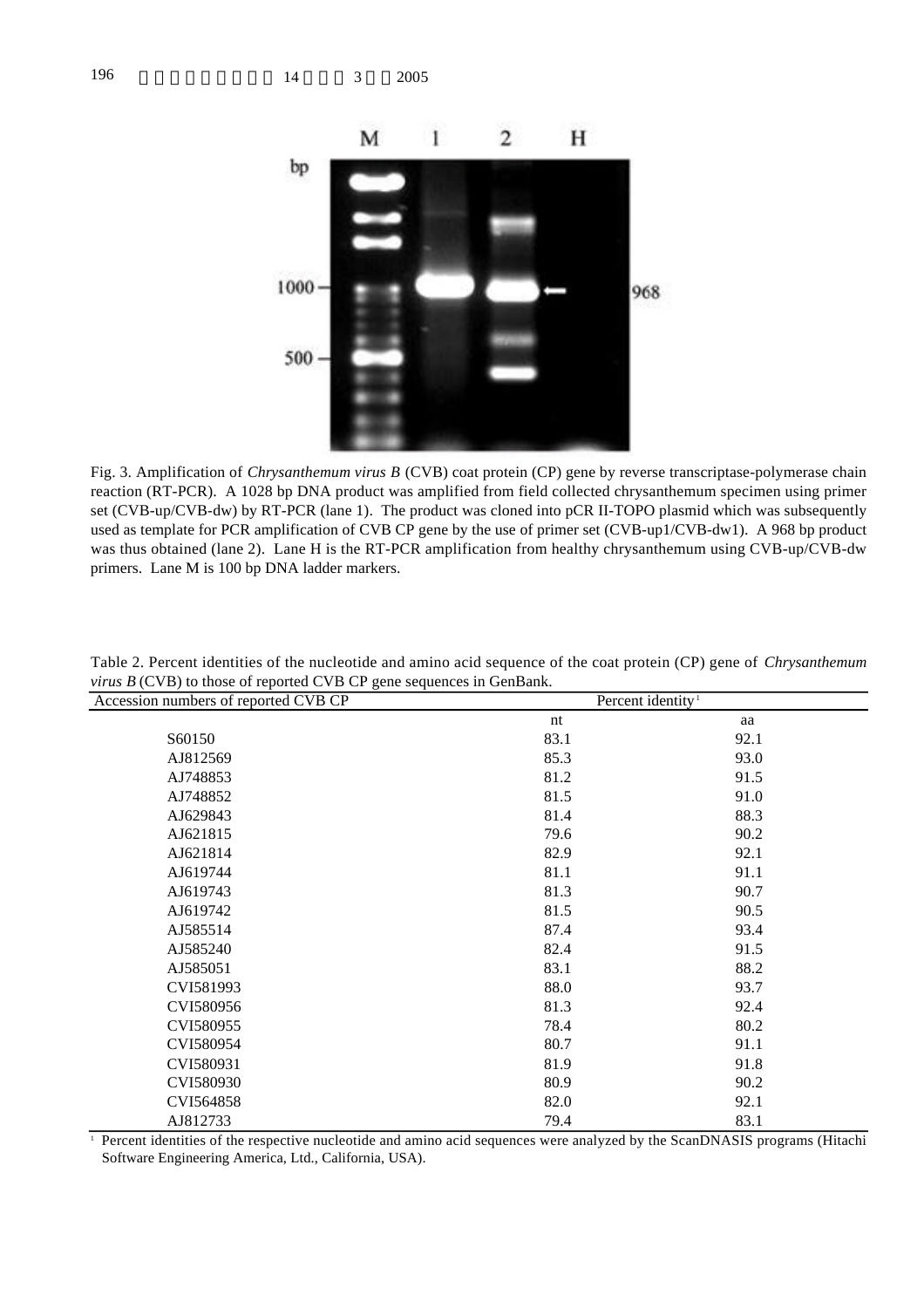|                                                                  | $CVB$ -up  |                 |                     |                                                 |                 |                 |    |    |                |           |                         |
|------------------------------------------------------------------|------------|-----------------|---------------------|-------------------------------------------------|-----------------|-----------------|----|----|----------------|-----------|-------------------------|
| TAGGTTTGTGAGTGGTTAGATCGTTATATTTGAACTTAGTCACAATGCCTCCCAAACCGG     |            |                 |                     |                                                 |                 |                 |    |    |                |           |                         |
|                                                                  |            |                 |                     |                                                 |                 |                 | M  | P  | P              | K         | P                       |
| COCCACGAAGTTCTGAGGGTGATTTAACTGGGACAACGCCAACT                     |            |                 |                     |                                                 |                 |                 |    |    |                |           | <b>TAC</b>              |
| S<br>А<br>t s                                                    | N          |                 |                     |                                                 |                 |                 |    |    | Ρ              |           | <b>JACKYJAGACK</b>      |
| YAAN T<br>œ                                                      | 74.467.40  |                 | AGA                 | magar                                           | ĩМ              | 747             |    |    |                |           |                         |
| Ρ<br>A                                                           | Е<br>А     | E<br>Δ<br>Y HAO | R                   |                                                 | н               | N               | E  | R  | E              | R         | E                       |
|                                                                  |            | -af             | Р                   |                                                 |                 |                 |    |    |                | XIAA<br>N |                         |
|                                                                  |            | Е               | N                   | S<br>S                                          |                 | F               | н  |    | R              |           |                         |
|                                                                  | ъ          | 11              |                     | TEMETAL                                         | TIMT            |                 | ПM |    |                |           | ГААССА                  |
| S                                                                |            |                 |                     |                                                 | P.              |                 | S  |    |                |           | <b>YYMGATC</b>          |
| N                                                                |            |                 |                     |                                                 | 'ACU<br>AL IL I |                 |    |    |                |           |                         |
|                                                                  | н          |                 | A                   |                                                 |                 |                 |    | м  | R              | G         | D<br><b>XY ACAGAAGA</b> |
|                                                                  |            | AЦ              | 170 A.M             |                                                 |                 |                 |    |    |                |           |                         |
| S<br>Р                                                           | S          |                 | S                   |                                                 |                 |                 |    |    |                | 3A AGY TI | К                       |
| Ŧ                                                                |            |                 |                     |                                                 |                 |                 |    |    |                |           |                         |
| S<br>N.                                                          | м          | S               | E<br>D<br>AGAGG.    |                                                 |                 | 0               | V  |    |                | E         | G                       |
|                                                                  |            |                 |                     |                                                 |                 |                 |    |    |                |           |                         |
| Ui.                                                              |            | S<br>галсыс     | Е<br>K              | <b>YYYAAAGG</b>                                 |                 |                 |    | ă. |                | YY M      |                         |
| К                                                                | S          | O               |                     |                                                 |                 | Е               |    | и  |                | G         | A                       |
| N<br>S                                                           | S          | YYYYT           | n                   | J.<br>'Ar                                       | ិងរ             |                 |    |    | G<br>90 B.D.O. | W         | TYY                     |
|                                                                  |            | Ш               |                     | 7AF                                             |                 |                 |    |    |                |           |                         |
|                                                                  |            | G               | v                   | Е                                               | S<br>Н          |                 |    | R  | K              |           |                         |
|                                                                  | 88 A B A A | Alfa-AAC        | JJ I                | ā.                                              |                 | 'A A (<br>740 M |    |    |                | R         | TGACT                   |
| R                                                                |            |                 | N                   |                                                 |                 | U               |    |    |                |           | П<br>'A                 |
|                                                                  |            |                 | Δ<br>V              |                                                 |                 | ц               |    |    | F              |           | TG<br>Y                 |
| S<br>W<br>Δ                                                      |            |                 | N                   |                                                 |                 |                 |    | Ħ  |                | D         |                         |
| 活跃消费                                                             |            |                 | -81                 |                                                 |                 |                 |    |    | ੋਂ ਘੋ ਹ        |           | TY AG                   |
| V<br>E<br>N<br>U                                                 |            | R               | S<br>Р              | G<br>U                                          |                 | Ρ               | K  | Р  | Т              | R         | A                       |
| <b>AGTATGTGGCGTACAATAC</b>                                       |            |                 |                     | <b>TACAAGATGCTAGCCCTCAATAAGGCCAACAATAATGATA</b> |                 |                 |    |    |                |           |                         |
| Е<br>Å                                                           | N          |                 | M<br>K              | А                                               | N               | K               | A  | N  | N              | N         |                         |
| CCTACGCCAACTTCGACGCTGCTATCACCGGGGGGAGGAGGAGGACCAACTATTCACAACA    |            |                 |                     |                                                 |                 |                 |    |    |                |           |                         |
| Y<br>$\mathcal G$<br>N                                           | F<br>D     | A<br>Å          | I                   | G<br>G                                          | -R<br>0         | G               | P  |    |                | H         | N                       |
| CTGAACAATGCGAATAATAAAACACTATAAATATAGTGACTGATTCATGGATGTGATT<br>AT |            |                 |                     |                                                 |                 |                 |    |    |                |           |                         |
| N<br>- 11<br>$\mathbb{N}$<br>-N                                  | A N        | N<br>К          | $\mathcal{T}$<br>L. | ۴                                               |                 |                 |    |    |                |           |                         |
| <b>GTGAAGAT</b>                                                  |            |                 |                     |                                                 |                 |                 |    |    |                |           |                         |
| $CVB$ -dw                                                        |            |                 |                     |                                                 |                 |                 |    |    |                |           |                         |
|                                                                  |            |                 |                     |                                                 |                 |                 |    |    |                |           |                         |

Fig. 4. Nucleotide and deduced amino acid sequences amplified from 3'-terminal region of the RNA genome of a CH3 isolate of *Chrysanthemum virus B* (CVB) derived from Changhua County in Taiwan. The sequence was obtained by reverse transcriptase polymerase chain reaction (RT-PCR) amplification using CVB-up and CVB-dw primers (underlined). Symbol of \* indicates codon for translation termination.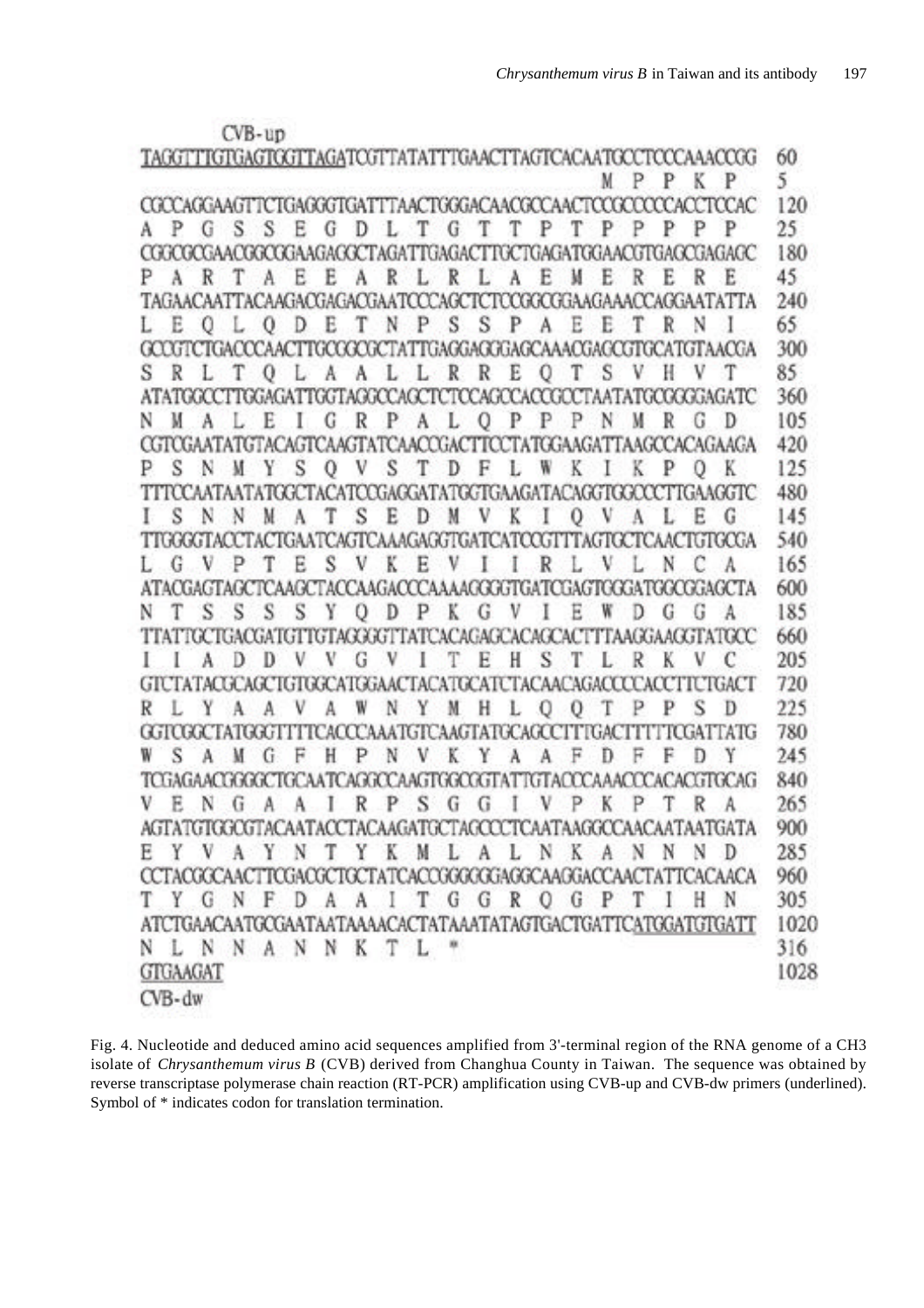local CVB strain.

## *Expression of coat protein gene of CVB in E.*  $coli$

Based on the CP gene sequenced (Fig. 4), a primer pair (CVB-up1/CVB-dw1) incorporated with two restriction enzyme sites was designed and used to amplify the cloned 1028-bp sequence in pCRII plasmid by PCR. A 968-bp product was thus amplified and subsequently constructed in expression vector pET28b(+) by directional cloning strategy as shown in Fig. 5. Recombinant  $pET28b(+)$  was then transformed into *E. coli* Strain Rosetta (DE3) for protein expression. After IPTG induction, bacteria lysates were analyzed in SDS-PAGE (Fig. 6A) and western blotting by the use of Agdia's CVB antiserum (Fig. 6B). A 36-kDa protein was identified in SDS-PAGE and shown to react strongly with Agdia's CVB antiserum in bacterial lysates with recombinant pET28b(+) but not in control bacteria clone containing only noninserted  $pET28b(+)$  (Fig. 6). This result indicates the 36kDa protein is antigenically related to CVB CP and is the product derived from the expression of cloned CVB CP sequence in pET28b(+). In order to mass-produce the expressed CVB CP for immunization, a high expressing clone was selected for large-scaled culture and the expressed protein was purified by preparative SDS-PAGE (Fig. 6). About 8.7 mg of bacteria expressed CP was purified from 1000 ml of *E coli*. strain Rosetta (DE3) culture.

#### *S e r o l o g y*

An antiserum (#107) was prepared against the expressed CVB CP and shown to be useful in ELISA for the detection of CVB in chrysanthemum plants. By comparing with Agdia's CVB antiserum, the reactivity in terms of EIA readings of #107 to the same dilution of infected chrysanthemum tissue was always higher than that of Agdia's CVB antiserum (Table 2). In fact, antiserum #107 has been applied in field survey for the occurrence of CVB in chrysanthemum plantations since 2003 (Table 3) and the results showed the antiserum was comparable to the traditionally prepared antiserum purchased from Agdia (data not shown). Antiserum #107 could also react with IPTG induced bacteria lysate containing CVB CP gene inserted pET28b(+) and CVBinfected chrysanthemum tissues in SDS-immunodiffusion test (data not shown). It did not react with healthy control chrysanthemum antigens.

## *D I S C U S S I O N*

Since 1970s chrysanthemum cut flower production has been the leading exporting ornamental crop in Taiwan<sup>(5)</sup>. Currently, there are still about 1600 ha of land producing chrysanthemum cut flowers<sup>(5,17)</sup>. Changhua County represents the major chrysanthemum production area for many decades<sup>(17)</sup>. However, in recent years growers in Yunlin County successfully developed greenhouse chrysanthemum production system and



Fig. 5. Schematic representation of the construction of full-length coat protein gene of *Chrysanthemum virus B* (CVB) in the expression vector  $pET-28b(+)$ . The upper chart shows the detail sequence linkage between CVB CP () and  $pET-$ 28b(+)( $\vert$ ). Protein translation starts from the ATG codon of the *Nco*I site and terminates at the TGA codon provided by the expression vector. The expressed protein contains CVB CP and 6 repeated histidine residues encoded in  $pET-28b(+)$ sequence. The lower chart indicates the relative size of the translated protein with a molecular weight of 36 kDa estimated by ScanDNASIS programs (Hitachi Software Engineering America, Ltd., California, USA).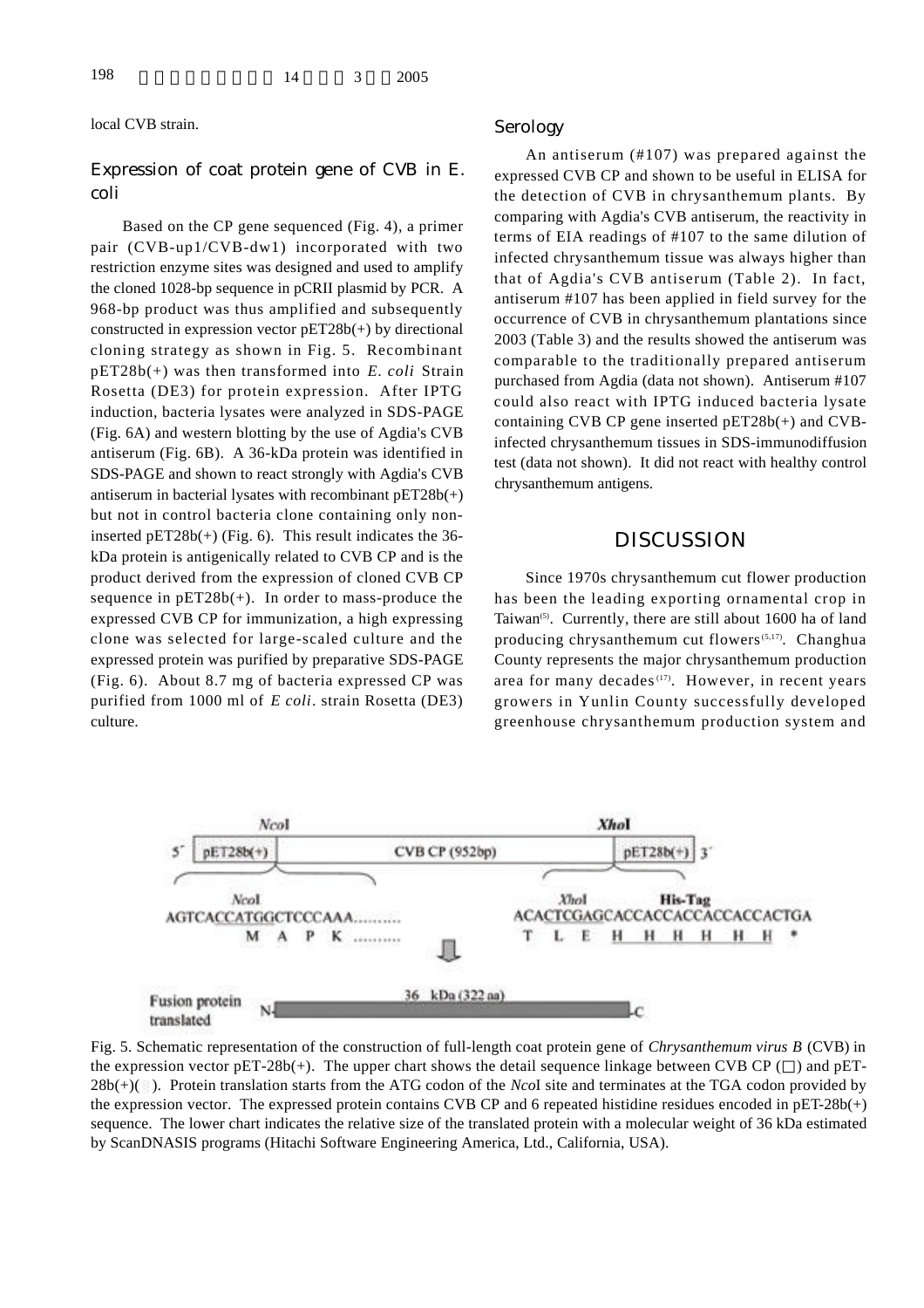

Fig. 6. Analyses of *Chrysanthemum virus B* (CVB) coat protein (CP) expressed by selected bacteria clones in Sodium dodecyl sulfate-polyacrylamide gel electrophoresis (SDS-PAGE) (A) and western blotting (B) with antiserum against CVB (Agdia Inc., Elkhart, IN, USA). Lane M, protein standard markers; Lane 1, IPTG induced culture lysate of bacteria clone without CVB CP gene inserted pET-28b(+); Lane 2, IPTG induced culture lysate of bacteria clone containing CVB CP gene inserted expression vector pET-28b(+); Lane 3, purified CVB CP expressed in bacteria.

| Sample number              | Antiserum |           |  |  |  |
|----------------------------|-----------|-----------|--|--|--|
|                            | #107      | CVB-Agdia |  |  |  |
|                            | 2.232     | 1.460     |  |  |  |
| ∍                          | 1.284     | 0.940     |  |  |  |
| 3                          | 0.426     | 0.661     |  |  |  |
| 4                          | 2.469     | 1.611     |  |  |  |
|                            | 0.834     | 0.624     |  |  |  |
| 6                          | 0.824     | 0.732     |  |  |  |
|                            | 2.494     | 1.801     |  |  |  |
| 8                          | 2.128     | 1.475     |  |  |  |
| CVB-infected chrysanthemum | 3.158     | 1.635     |  |  |  |
| Healthy chrysanthemum      | 0.100     | 0.101     |  |  |  |

Table 3. Reactivity in indirect ELISA of the antiserum #107 against bacteria-expressed *Chrysanthemum virus B* (CVB) coat protein compared to a CVB antiserum (CVB-Agdia) purchased from Agdia Inc<sup>1</sup>

<sup>1</sup> Antigen-coating type of indirect ELISA as described previously was conducted to compare the reactivity of antiserum #107 against bacteria-expressed CVB CP with that of CVB antiserum purchased from Agdia Inc.. Routinely 0.1 g of leaf tissue randomly taken from each chrysanthemum sample was grinded in 3 ml of coating buffer (30x of dilution) for indexing in indirect ELISA.

<sup>2</sup> Reactivities of the antisera are shown as the absorbance readings  $(A_{_{405nm}})$  taken 40 min after the addition of enzyme substrate solution. The figures shown are the average value of four replicate wells. Absorbance readings of test samples higher than two times of healthy control chrysanthemum readings are considered to be positive reaction.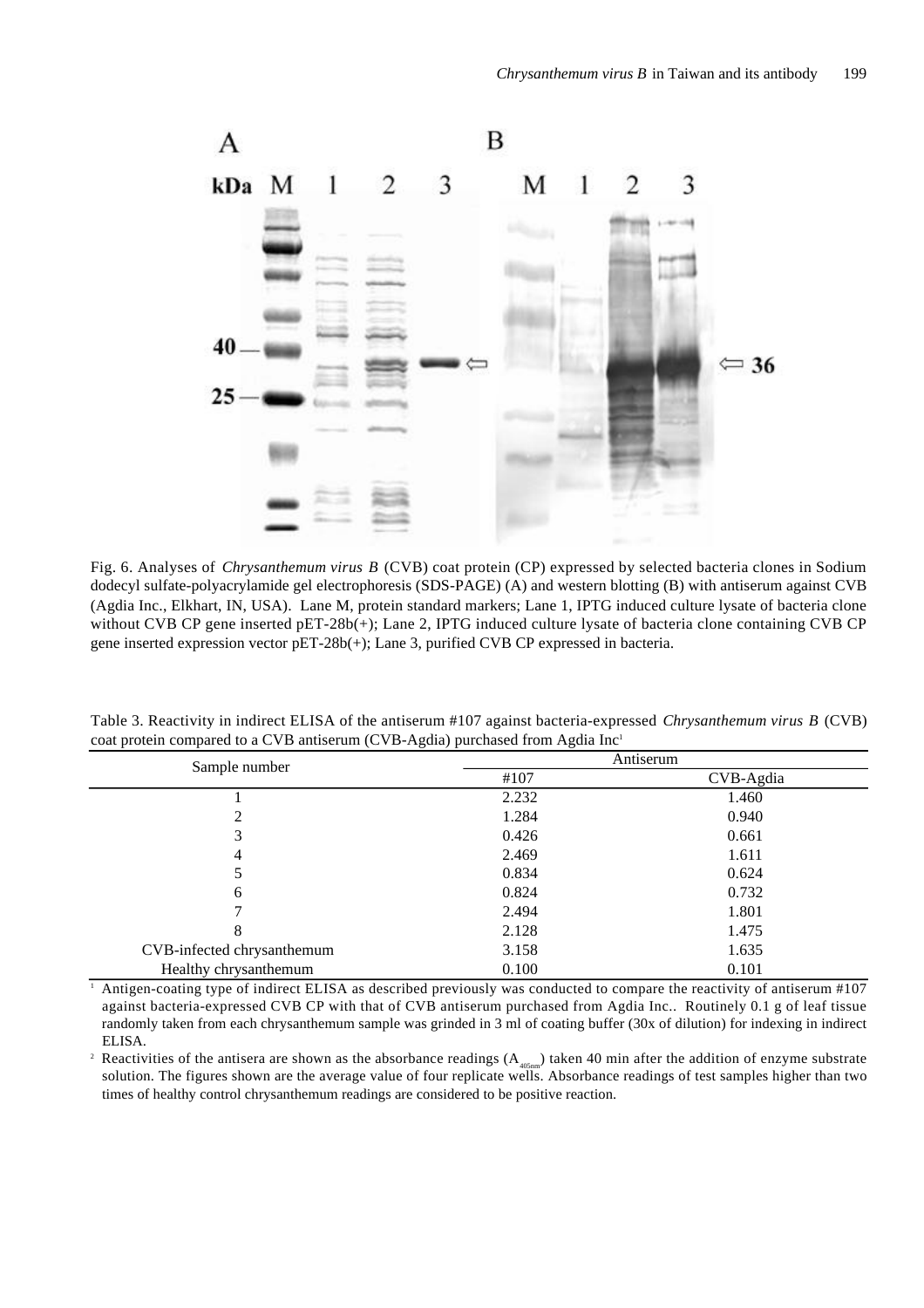gradually shared a significant percentage of exporting market. In a previous report, we documented the occurrence of TAV in chrysanthemum in Taiwan<sup>(3,19)</sup>. In this study, we further provide evidence showing that another internationally important chrysanthemum viral agent, CVB, also occurs in Taiwan. To our knowledge, this is the first report about the occurrence of CVB in our country. Our results indicated that commercial cut flower chrysanthemum variety such as Huang-Xiu-Fang and many others were commonly infected by CVB. Fortunately, CVB does not always induce visible symptoms on the infected plants, unless as shown in this study that in cold seasons when air temperature drops below 15 . This is probably the reason why such extensive infection of CVB on chrysanthemum in Taiwan has never drawn the attention of our chrysanthemum growers. This situation also indicates most traditional old chrysanthemum varieties in Taiwan may have certain levels of resistance to CVB. However, during the recent field surveys we have found that some varieties newly introduced from Japan have suffered the infection of CVB by developing symptoms more severe than those old traditional ones (unpublished data). Therefore, we need to point out that there is still potential for CVB to jeopardize chrysanthemum production once new susceptible varieties become dominate in the industry. We strongly recommend that virus certification program, similar to those have been implemented many decades in most international chrysanthemum cutting production companies, should be introduced and established in the domestic chrysanthemum cutting production system to avoid CVB from jeopardizing our chrysanthemum industry.

In order to implement virus certification system in chrysanthemum industry, the constant supply of high quality specific virus antisera for indexing purpose is crucial. Although antisera to chrysanthemum viruses can be purchased from some international companies, they are always expensive and their supplies are sometimes undependable. For this reason, we have attempted to prepare our own chrysanthemum virus antisera and succeeded to produce polyclonal antiserum against TAV using bacteria-expressed CP as immunogen<sup>(19)</sup>. In that study, we have shown that reactivity of the TAV antiserum is comparable to that prepared by traditional means. Therefore, the same strategy was followed in this study and again an antiserum (#107) to bacteria-expressed CVB CP was successfully prepared. Similarly, we were able to show again the bacteria-expressed CP antiserum to CVB is feasible to be applied in the routine virus indexing. During comparative studies, we were impressed by the EIA readings resulted by antiserum #107 being always higher than those reacted with Agdia's CVB antiserum.

Furthermore, similar to other bacteria expressed viral CP antisera made in our laboratory<sup>(4,6,8,9,19)</sup>, antiserum #107 reacts to healthy control antigens with very lower background readings (Table 3), which is considered as one of the key criteria for evaluation a high quality antiserum.

Our study shows that, despite the source of antisera used, EIA readings of CVB indexing obtained during cold season are always higher than those obtained in hot summer times. This result indicates that air temperature lower than 20 maybe in favor of the multiplication of CVB and therefore helps the accumulation of virus concentration in chrysanthemum tissue. Similar phenomenon was also observed in *Tuberose mild mosaic virus* (TMMV)<sup>(8)</sup> and many others<sup>(9,19)</sup>. This result implies that winter months are more appropriate than other seasons to perform indexing of CVB and many other viruses with similar properties. Correct conclusion is expectable if virus survey and indexing are carried out in conditions suitable for their multiplication.

## *LITERATURE CITED*

- 1. Bouwen, I., and van Zaayen, A. 1995. Chrysanthemum viruses. p. 396-408. In: Virus and virus-like diseases of bulb and flower crops. Loebenstein, G. et al. (eds.), John Wiley & Sons, West Sussex, United Kingdom.
- 2. Brierley, P. 1955. Sympotoms induced in chrysanthemums on inoculation with the viruses of mosaic, aspermy, and flower distortion. Phytopathology. 45:2-7.
- 3 . Chang, C. A., Lin, M. J., and Chen, C. C. 2000. Occurrence of virus and viroid diseases in chrysanthemum and the development of nucleic acid detection techniques. Plant Pathol. Bull. 9:185-186.
- 4 . Chang, C. A., Purcifull, D. E., and Hiebert, E. 1988. Purification, characterization, and immunological analysis of nuclear inclusions induced by bean yellow mosaic and clover yellow vien potyviruses. Phytopathology 78: 1266-1275.
- 5 . Chang, C. S., Chang, Y. C., and Wang, S. S. 2000. Introduction of chrysanthemum industry in YunLin and ChiaYi area. TNDIAS Newsletter 32:13-19.
- 6 . Chang, Y. L., Chen, C. C., and Chang, C. A. 2001. Serological evidence confirming the molecular similarity between *Ornithogalum mosaic virus* and *Pterostylis virus* Y. Plant Pathol. Bull. 10:210-211.
- 7. Chen, C. C., Chang, C. A., and Dai, T. 1999. Variable distribution patterns of bean yellow mosaic potyvirus and cucumber mosaic cucumoviruses in gladiolus plant and their influence on virus detection. Plant Pathol. Bull. 8:117-120.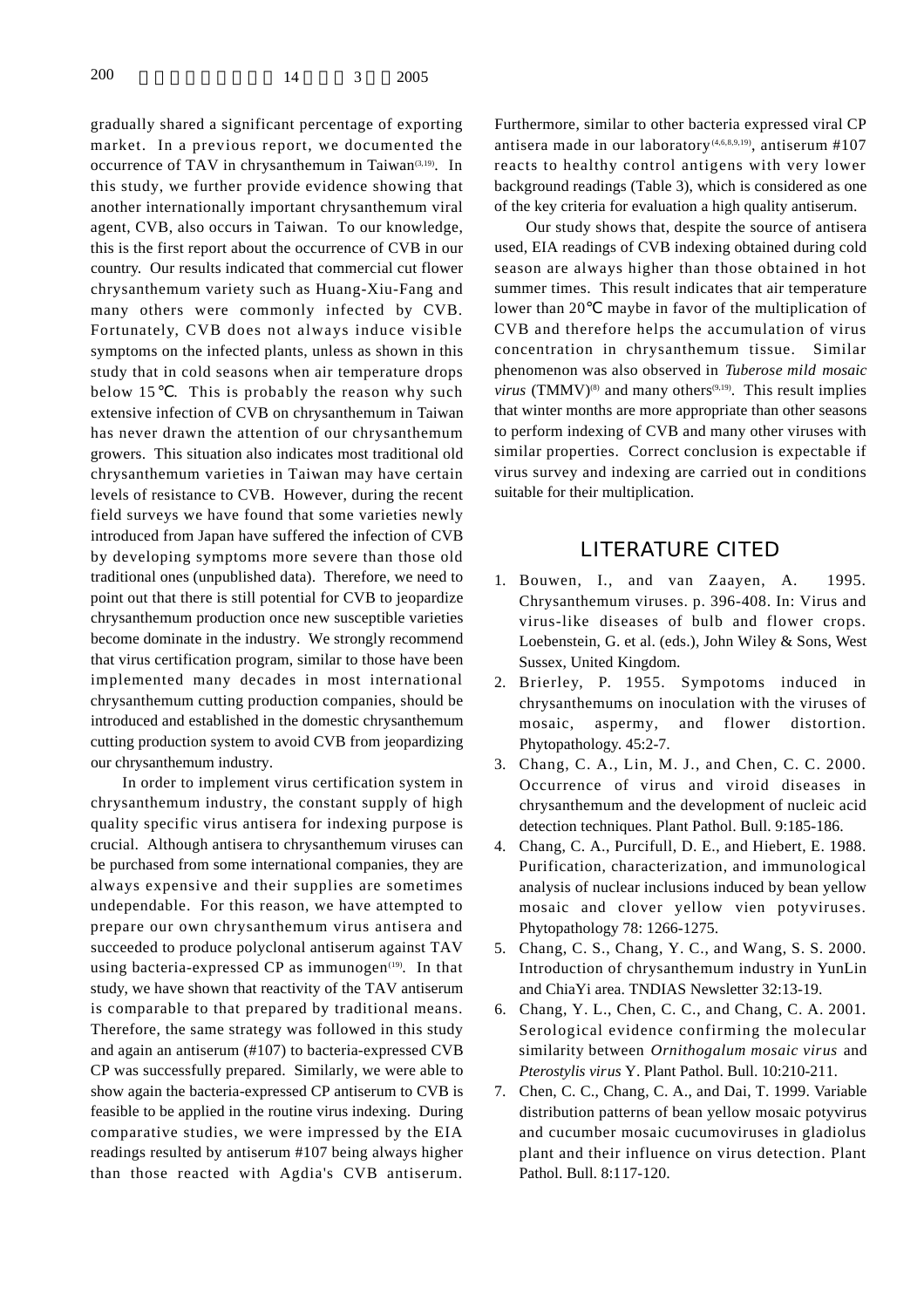- 8 . Chen, C. C., Hsiang, T., Chiang, F. L., and Chang, C. A. 2002. Molecular characterization of *Tuberose mild mosaic virus* and preparation of its antiserum to the coat protein expressed in bacteria. Bot. Bull. Acad. Sin. 43:13-20.
- 9 . Chiang, F. L., Lin, Y. J., Chen, C. C., and Chang, C. A. 2002. Molecular characterization and antibody preparation of a potyvirus isolated from amaryllis showing mosaic symptom. Plant Pathol. Bull. 11:240.
- 10. Christie, S. R., Purcifull, D. E., Crawford, W. E., and Ahmed, N. A. 1987. Electron microscopy of negatively stained clarified viral concentrates obtained from small tissue samples with appendices on negative staining techniques. Fla. Agric. Exp. Stn. Tech. Bull. 872.
- 11. Daughtrey, M. L., Jones, R. K., Moyer, J. W., Daub, M. E., and Baker, J. R. 1997. Tospoviruses strike the greenhouse industry: INSV has become a major pathogen on flower crops. Plant Dis. 81:1220-1230.
- 12. Diener, T. O., and Lawson, R. H. 1973. Chrysanthemum stunt: A viroid disease. Virology 51:94-101.
- 13. Hadidi, A., Levy, L., and Podleckis, E. V. 1995. Polymerase chain reaction technology in plant pathology. p.167-187. In: Molecular methods in plant pathology. Singh, R. P., and Singh, U. S. (eds.), CRC Press, Boca Raton, FL.
- 1 4 . Hollings, M., and Stone, O. M. 1971. *Tomato aspermy virus.* CMI/AAB Descriptions of Plant Viruses No. 79.
- 15. Hollings, M., and Stone, O. M. 1972. *Chrysanthemum*

*virus B.* CMI/AAB Descriptions of Plant Viruses No.  $110.$ 

- 16. Horst, D. R., and Nelson, P. E. 1997. Compendium of chrysanthemum diseases. APS Press, The American Phytopathological Society, 62 pp.
- 17. Huang, S. C., and Sheu, C. S. 2002. Improvement of chrysanthemum varieties-from traditional breeding to the application of biotechnology. Science Development. 351:18-23.
- 18. Levay, K. and Zavriev, S. 1991. Nucleotide sequence and gene organization of the 3'-terminal region of *Chrysanthemum virus B* genomic RNA. J. Gen. Virol. 72:2333-2337.
- 19. Lin, M. J., Chang, C. A., Chen C. C., and Cheng, Y. H. 2004. Molecular and serological detection of *Tomato aspermy virus* infecting chrysanthemum in Taiwan. Plant Pathol. Bull. 13:291-298.
- 20. Moran, J. R. and Wilson, J. M. 1985. Rates of reinfection with virus in commercial carnation, chrysanthemum and gladiolus crops. Acta. Hort. 164:325-332.
- 21. Nechushtan, H., Zhang, Z., and Razin, E. 1997. Microphthalmia (*mi*) in murine mast cells: regulation of its stimuli-mediated expression on the translational level. Blood 89: 2999-3008.
- 22. Noordam, D. 1952. Virusziekten bij chrysanthe in Nederland. Tijdsch. PlZiekt. 58:121-190.
- 23. Sambrook, J. and Russell, D. W. 2001. Molecular cloning. Cold Spring Harbor Laboratory Press, Cold Spring Harbor, New York.